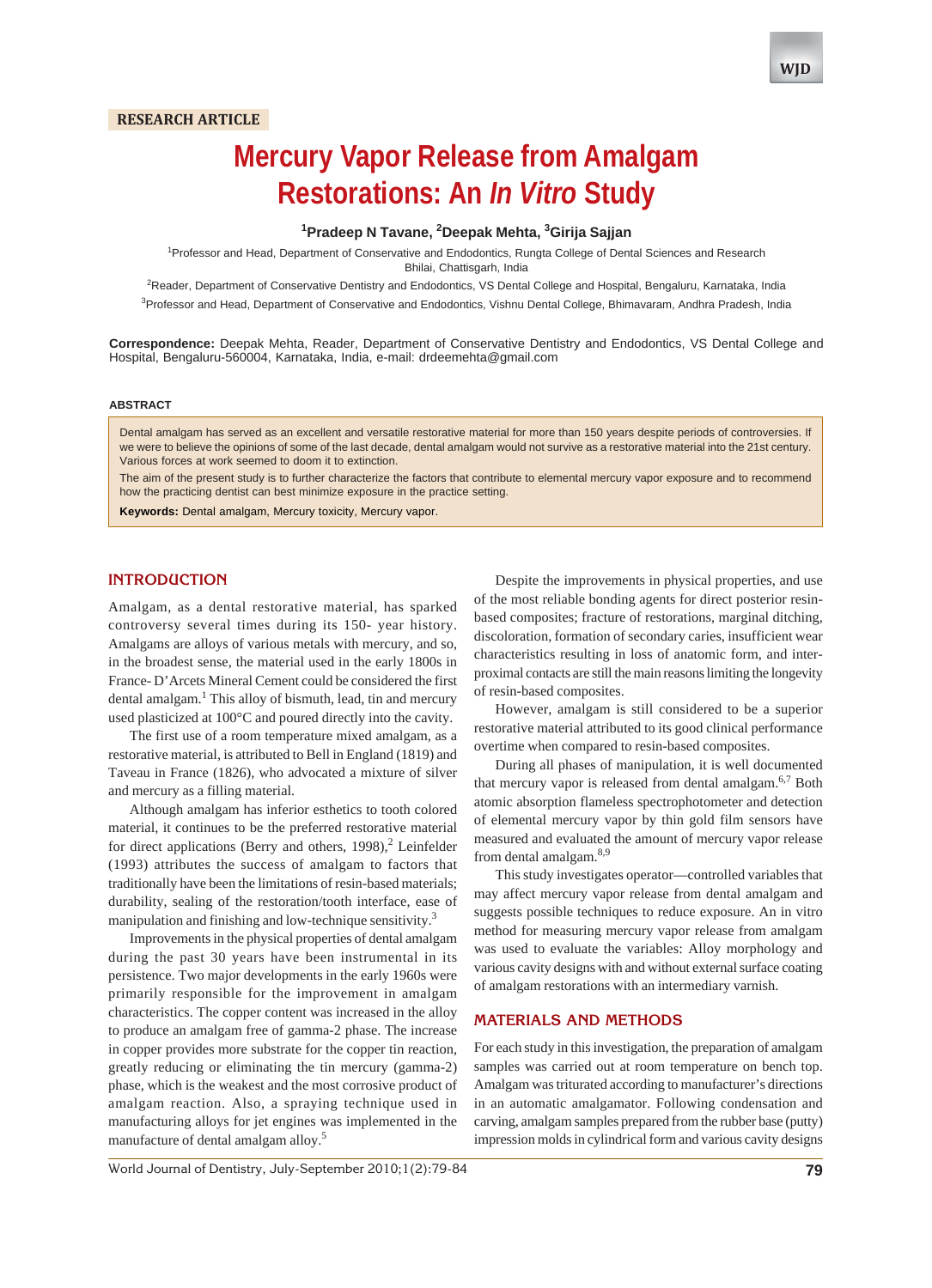

Fig. 1: The vapor generating system with the reaction vessel, four traps and magnetic stirrer is compactly mounted on a sturdy wooden stand with laminated finish

were stored in 25 ml glass bottle sealed with a rubber stopper. The bottles were undisturbed at room temperature until mercury vapor measure was taken at predetermined times.

The mercury vapor analyzer measured the mercury content in each vapor sample. Mercury vapor concentrations were standardized against calibrated temperature readings that compared actual and expected mercury vapor for a given temperature.

The mercury analyzer MA 5800E (Fig. 1) consists of:

- 1. *Vapor generating system*: This consists of the reaction vessel (R2) where atomic mercury vapor is generated by stirring with a magnetic stirrer. A strap to purify incoming air of mercury vapor and prevent its escape into the air (R5). Traps (R3) and (R4) are for purifying the generated mercury vapor of acid vapors and moisture before it enters the absorption cell. Various traps are connected by latex tubings.
- 2. Electronic unit:
	- 1. *The optical part*: Consists of a light tight box enclosing the 20 cm long glass absorption cell fixed with quartz windows at both ends. It has an inlet and outlet for the mercury vapor. On one side of this box is the mercury lamp source with the slit arrangement and the highly sensitive photo detector.
	- 2. *The suction pump*: This draws the mercury vapor from the vapor generating system through the absorption cell and out through trap R5 to the air in securely mounted inside the electronic unit.
	- 3. *The electronic circuitry*: This fully solid state design is conveniently and securely mounted to give the best performance and easy accessibility for servicing.
		- i. The electronic unit front panel as is seen in the photograph comprises of wide diameter graduated in % transmittance and absorbance units and controls for mains ON/OFF, " filter" "pump" ON/OFF

hold-normal for meter, "Zero" and 100% T' adjustments.

ii. Peak hold facility is provided to facilitate reading of the peak value at ease. As the mercury vapor passes through the absorption cell, the absorbance rises, attains a maximum and falls back (Fig. 2). This happens within seconds. It, being difficult to observe the peak of a transient reading, an electron "peak hold" facility has been provided in the 'hold' position whereby the needle sticks at the maximum point for a sufficiently long time to enable noting of the reading.

The variables tested in this study are:

- 1. Alloy morphology
- 2. Different cavity designs with and without external surface coating of amalgam restoration with an intermediary varnish.



**Fig. 2:** A plot of the transient signal on the meter as the mercury vapor passes through the absorption cell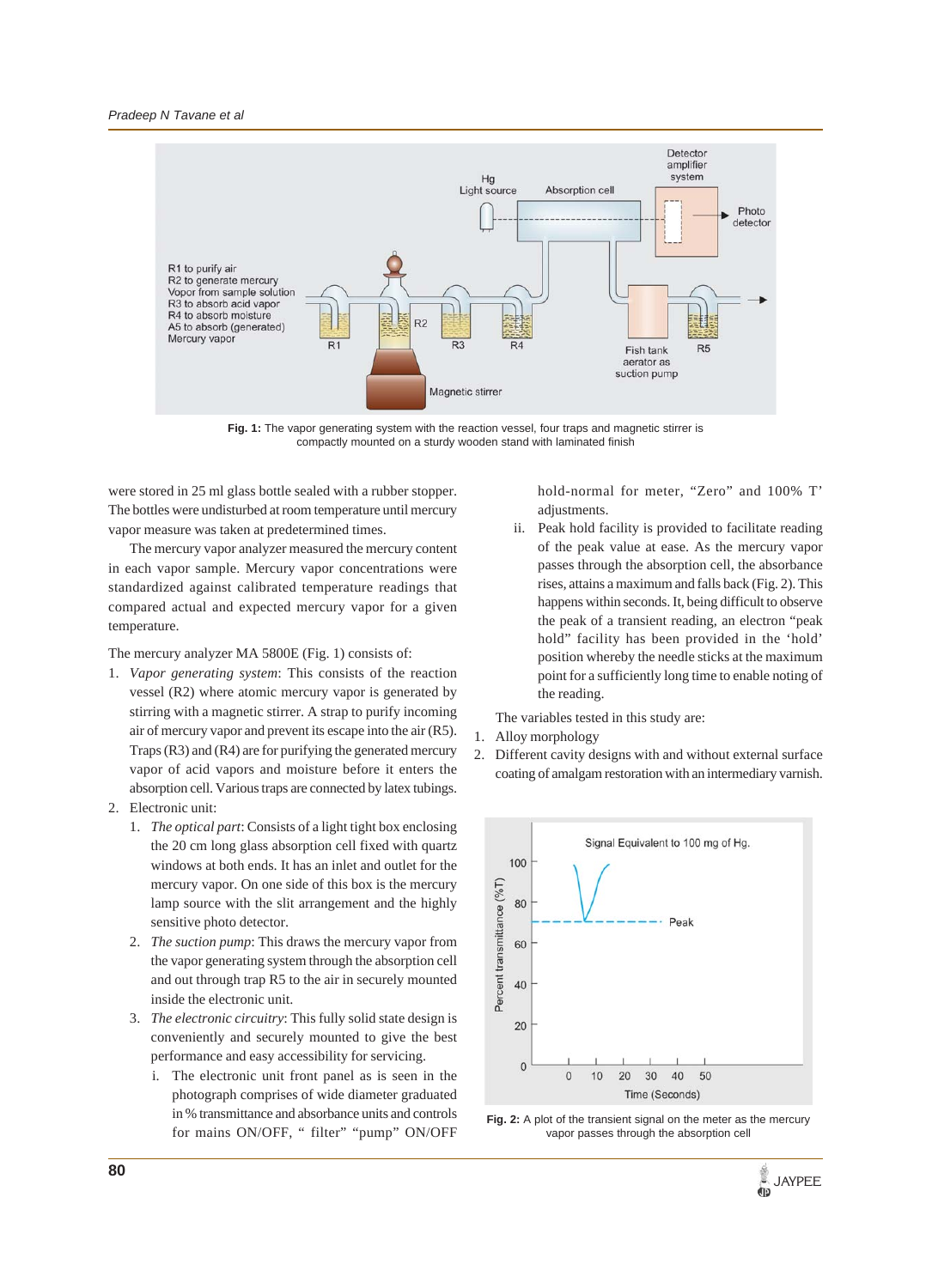

#### *Mercury Vapor Release from Amalgam Restorations: An In Vitro Study*

# **Alloy Morphology**

Three amalgam alloys with similar chemistry and different morphology (Fig. 3) were analyzed and grouped as follows:

*Group A*: High copper spherical particle

- *Group B*: High copper admixed particle
- *Group C*: High copper lathe-cut particle

30 amalgam samples, 10 each from three different alloy morphologies were prepared. Each amalgam sample was prepared to make uniform cylindrical specimens (Fig. 4) measuring 7 mm in depth and 5 mm in diameter. Ten minutes after preparation, each sample was immersed individually in a sealed test tube containing 0.9% NaCl.

Vapor was extracted and analyzed (Fig. 5) at 1, 3, 5 and 24 hours then daily for 14 days.

# **DIFFERENT CAVITY DESIGNS WITH AND WITHOUT EXTERNAL SURFACE COATING OF AMALGAM RESTORATION WITH AN INTERMEDIARY VARNISH**

Three standardized cavities fabricated from the elastomeric rubber base impression materials were grouped as follows:

**samples**

## **Coated samples Noncoated**

| Group I: Class I                                    | Group Ia-class I   |
|-----------------------------------------------------|--------------------|
| $(5 \text{ mm diameter} \times 3 \text{ mm depth})$ |                    |
| Group II: Class II                                  | Group IIa-class II |
| $(5 \text{ mm diameter} \times 3 \text{ mm depth})$ |                    |
| Group III: MOD                                      | Group IIIa-MOD     |
| $(5 \text{ mm diameter} \times 4 \text{ mm depth})$ |                    |
|                                                     |                    |

30 amalgam samples, 10 samples of each preparation type were filled with a spherical alloy and half of the samples from each cavity designs were coated with two uniform layers of copalite varnish with a sable brush. Vapor was sampled and





**Fig. 4:** Amalgam samples prepared to uniform cylindrical specimens



**Fig. 5:** Mercury vapor analyzer

analyzed at 1, 3, 5 and 24 hours then daily for 14 days until vapor levels were below the detection level of the instrument.

The average mercury vapor release levels and the total amount of vapor released were calculated and the data was analyzed by ANOVA and Tukey HSD ( $\alpha$  = 0.05).

## **RESULTS**

For each system investigated, mercury vapor release decreased with time. Also, a significant reduction in measurable mercury vapor was reported within the first five hours following trituration for each system.

A statistically significant reduction in measurable mercury vapor was determined after varnish coverage of amalgam restoration.

1. *Alloy Morphology*: It (Fig. 6) presents the average mercury vapor released from the three alloy morphologies in nanograms (ng). A significant difference was determined among alloys by time with a material/time interaction. A significant difference in mercury release between initial reading and 24 hours reading was determined for each alloy. The alloy with greatest initial reduction in vapor release (spherical alloy) resulted in the least amount of overall mercury vapor followed by admixed and lathe-cut alloys. The spherical alloy yielded the least total mercury vapor **Fig. 3:** Amalgam alloys and their structure (4.5 ng) over 14 days collection followed by the admixed

World Journal of Dentistry, July-September 2010;1(2):79-84 **81**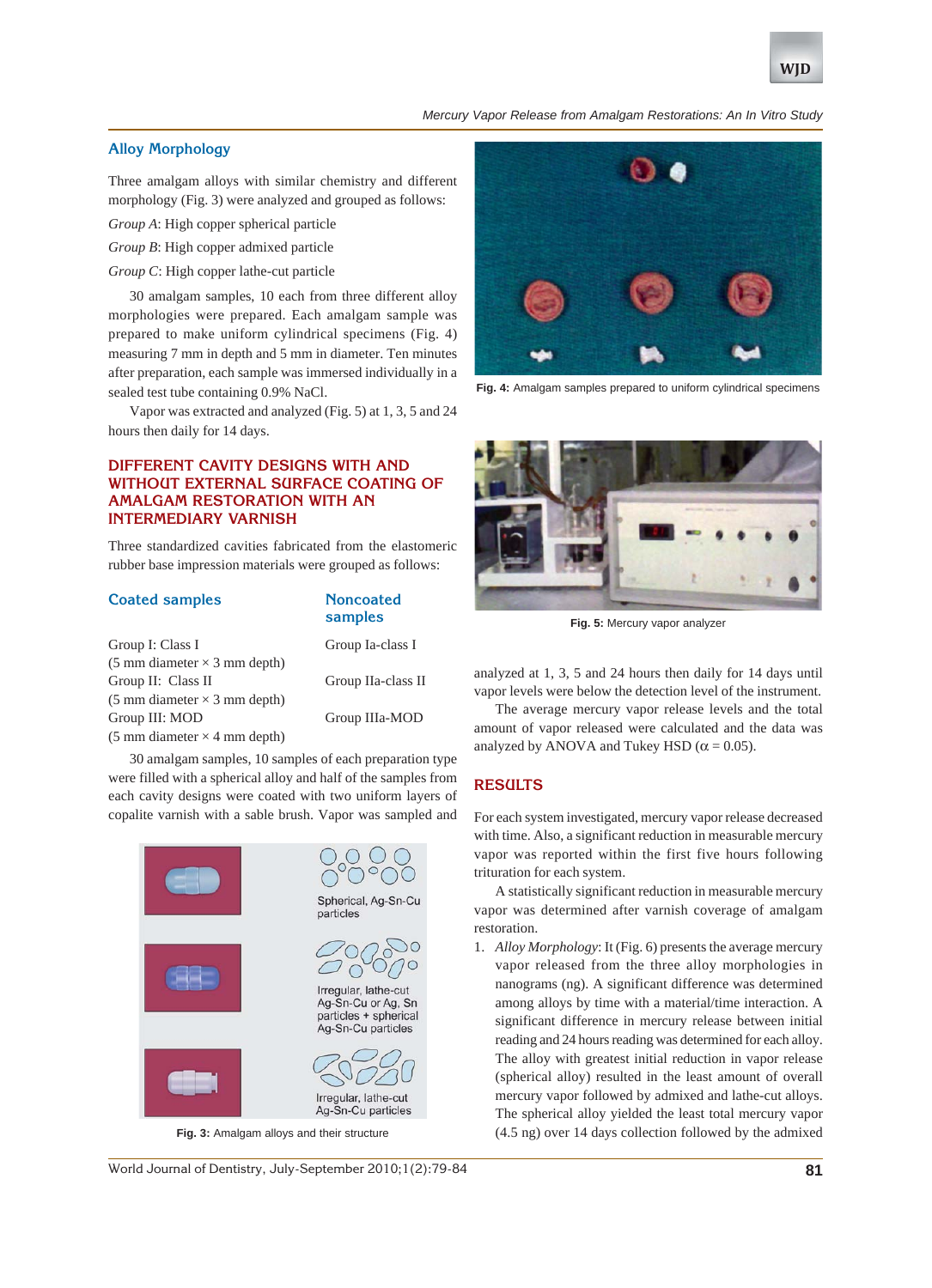*Pradeep N Tavane et al*





**Fig. 6:** Alloy morphology

**Fig. 7:** Cavity design with and without varnish coating

(6.5 ng) and the atomized irregular particle alloy (8.5 ng). 2. Different cavity designs with and without external surface coverage of amalgam restoration with an intermediary varnish.

The cavity design graph (Fig. 7) presents the average daily and total amount of mercury vapor released in nanograms over a 14-day period in three different cavity designs with a spherical alloy, with and without external surface coverage of amalgam restoration with an intermediary varnish.

ANOVA and pair-wise comparisons demonstrated a statistically significant difference among all three restoration designs ( $P \le 0.05$ ). The class I design yielded the least total mercury vapor over 14 days collection followed by the class II design and the MOD.

A statistically significant difference among the three restoration designs was demonstrated with varnish coating of amalgam when compared to the noncoated amalgam restorations.

## **DISCUSSION**

The safety of dental amalgam, as a material for dental restoration, has been debated since its introduction in the 19th century.4

The main contention centers on whether mercury is released in sufficient quantities to pose a health hazard. Most scientists

agree that current evidence is not sufficient to show that amalgam restorations pose a general health threat. But researchers on both sides of this debate agree that much remains to be learned about any potential toxicity of dental amalgam an issue serious enough to merit additional research.

Workers in the dental practice using amalgam can be exposed to mercury either in form of vapor or as particulate amalgam dust, which can be inhaled from the air. $^{11}$ 

This can result from poor mercury hygiene within the practice as a result of:

- Incorrect storage of mercury or waste amalgam.
- Spillage of mercury or waste amalgam used in dental procedures.

It can also result from dental procedures like:

- Preparation of amalgam restorations
- Placement of amalgam restorations
- Removal of amalgam restorations
- Polishing of amalgam restorations.

The amount of mercury released from all procedures has been quantified:

(JH Engle, JL Ferracane, J Wichmann, and T Okabe in  $1992)^8$ • Trituration: 1-2 ug

- Placement of amalgam restoration: 6-8 ug
- Dry polishing: 44 ug
- Wet polishing: 2-4 ug
- Removal of amalgam restoration under water spray and high volume suction: 15-20 ug
- Additional evacuation for 1 minute to remove residual amalgam dust: 1.5-2.0 ug.

Patients can be exposed to Hg from amalgam filling during dental procedures, such as the placement, polishing or removal of amalgam fillings: During its functional life, corrosion affects amalgam restorations and the mechanism of this process is limited by three factors.<sup>12</sup>

- 1. Formation of a pacifying layer of corrosive products on its surface.
- 2. Formation of additional gamma-1 and gamma-2 phases from the action of released mercury on the residual gamma phase (Ag3 Sn).
- 3. The preferential corrosion of the n (Cu 6 Sn5) phase of high copper amalgams.

The factors, which disrupt the surface-pacifying layer, such as tooth brushing and chewing can increase mercury release. Thus, mercury release from amalgam is phasic and consists of a very low baseline release and increased stimulated release as a result of tooth brushing or chewing.

The mercury emitted from amalgam by these processes may be in one of two forms: $10$ 

- 1. Mercury Vapor (Hg0), which passes into the oral air and from here may be either inspired into the lungs or expired into the outside air.
- 2. Mercuric ions (Hg2+), which pass into the saliva and from there to the gastrointestinal (GI) tract.

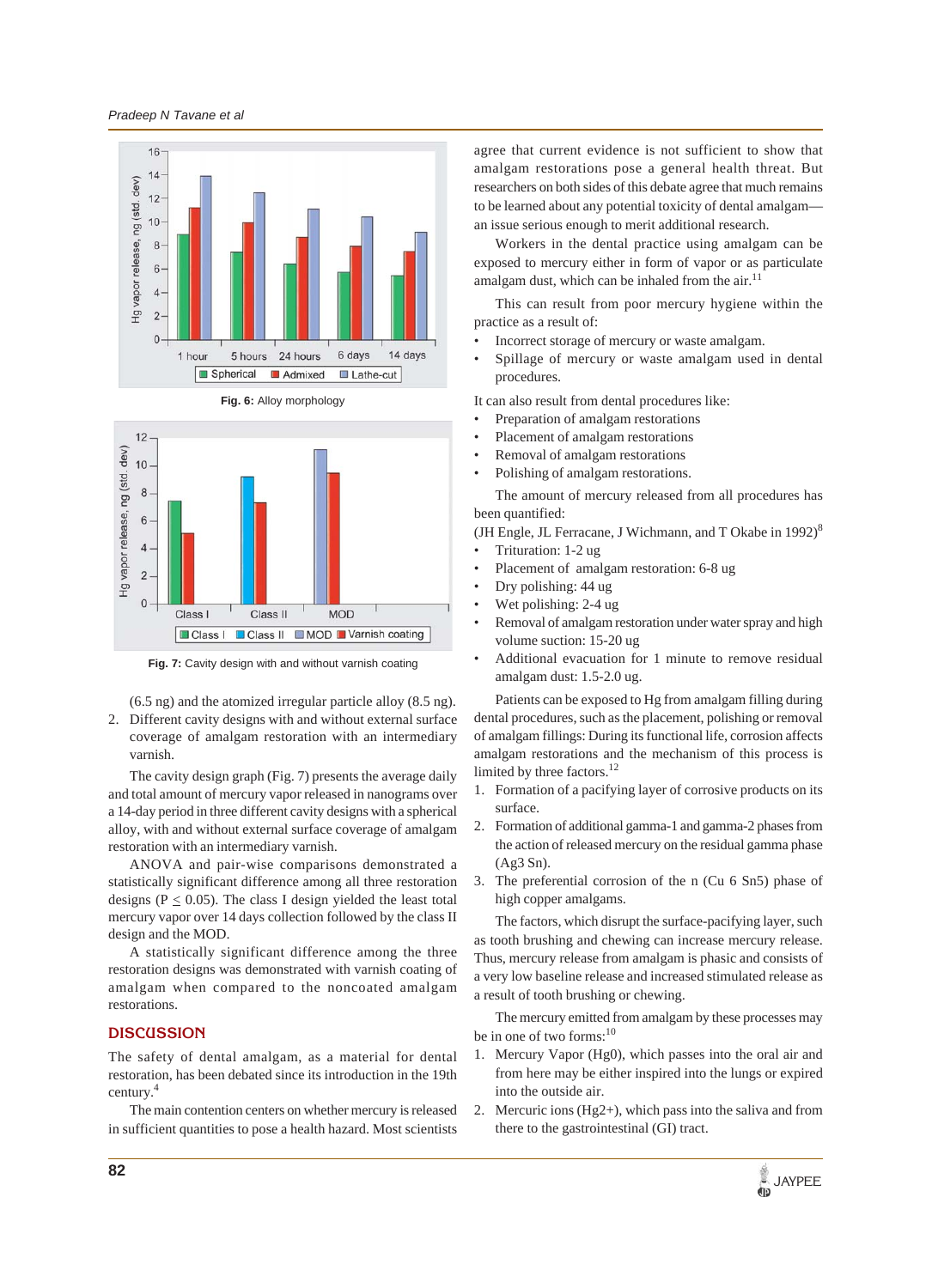The release of mercury vapor from dental amalgam restorations has been widely researched and reported over 15 years and many attempts to measure and estimate the release of mercury from amalgam fillings and its absorption by the body have been made.<sup>13</sup>

In the present study, total mercury release from amalgam samples was measured. The alloys evaluated in this investigation represent varying morphologies and chemistries. Alloys were chosen for each of the individual studies based on their unique characteristics. To test the effect of morphology on mercury vapor release, alloys with similar chemistry yet different alloy particles shape, were evaluated (spherical, admixed, and an atomized irregular particle). For the other individual study, different cavity designs with and without external surface coating of amalgam restoration with an intermediary varnish were tested to evaluate possible trends in mercury vapor release.

A consistent finding among all variables tested in this study was a typical pattern of mercury vapor release from setting dental amalgam. This pattern is characterized by higher levels of mercury release early in the setting reaction, steadily decreasing over time until the release rate is undetectable.<sup>15,17</sup> This suggests that mercury is released throughout the initial amalgamation reaction and continues to be released until the material mass reaches a steady state (okabe, 1987).<sup>14</sup> However, the results also demonstrate that mercury vapor release from amalgam is affected by many variables and challenges some basic concepts regarding amalgam technique.

The findings that alloy morphology consistently demonstrated significant differences when evaluated alone and with other variables suggest that it is important in predicting mercury vapor release. There are several possibilities for this finding. First, the differences in mercury vapor release over time between the spherical and admixed alloy may, in part, be determined by the dynamics of amalgamation reaction related to the particle morphology.

The spherical alloy has an increased surface area for immediate reaction with liquid mercury.<sup>18</sup> The more irregular surfaces of the admixed particle may not be as accessible to the liquid mercury initially, and therefore free mercury remains in the mass for a larger period of time during the reaction.<sup>19</sup>

Secondly, differences in chemical composition between materials may affect mercury vapor release, especially with regard to tin content (Mahler Adey and Fleming, 1994; Ferracane and others,  $1995$ .<sup>23</sup> The more the tin content, the less is the mercury vapor released, as the dissolved tin forms a protective film of oxide on the surface and effectively reduces the dry evaporation rate of mercury to a very low value. This is in accordance to the study done by JL Ferracane et al in the year 1995—"Mercury vaporization from amalgams with varied alloy compositions."

Comparing vapor release by preparation design suggests that the larger mass of amalgam presented in the final restoration, the more mercury vapor will be released. However, the most important factor for predicting mercury vapor release from

amalgam restorations does not appear to be volume, but the square area of the restoration exposed to air.

The most important factor in the preparations designs can be external surface coverage of amalgam restoration with an intermediary varnish. The varnish coating, which forms an impermeable protective barrier demonstrated significant reduction in mercury vapor release, especially within the first five hours after trituration, which is supposed to be the most crucial period. This is in accordance to the study done by I. Rotstein et al<sup>22</sup> in the year  $2000 -$  "Protective effect of copalite surface coating on mercury release from dental amalgam following treatment with Carbamide peroxide" and by R Ahmad and JG Stannard in the year 1990—Mercury release from amalgam: A study *in vitro* and *in vivo*. 1

Mercury in its many forms is widely distributed throughout the environment and trace levels are present in air, water and food.20 Mercury vapor (monoatomic gas, HgO, released by metallic liquid mercury) is probably the most important form of mercury that determines human exposure from dental amalgam fillings.<sup>24</sup> The World Health Organization (WHO) in 1991 established that the absorption of elemental mercury via the respiratory organs is approximately 80%. It is important to clarify whether an amount of elemental mercury is large enough to create adverse biological effects.<sup>21</sup> Estimates of inhaled elemental mercury from ambient air range from 40 to 120 mg per day (Clarkson and Others, 1998; US EPA, 1984).<sup>16</sup> The amount of mercury vapor released from amalgam restorations tested I, the present study ranged from less than 1.0 mg per day to 11.4 mg per day.

The results of this investigation demonstrate some consistent patterns for mercury vapor release *in vitro*. Although clinical evaluation is necessary to evaluate the relation between the amount of mercury vapor released *in vitro* to that released in the oral cavity, the results of this study indicate that mercury vapor release can be affected by alloy morphology and restoration designs with and without intermediary varnish coating over amalgam restorations.

### **CONCLUSION**

Dentists should be aware of the broad parameters of mercury's toxic properties, and specifically their hygiene and vapor hazard in the dental office. Dentists should examine the forthcoming technology for reducing mercury discharge from their offices. They should also understand the complex aspects of medical/ psychological profiles of patient with "amalgam illness" and the needs of such patients for proper treatment.

The variables tested in this *in vitro* investigation demonstrated interesting findings.

- 1. Regardless of alloy type or manipulation, mercury vapor release decreased with time.
- 2. Spherical alloys consistently released less mercury vapor than admixed alloys except when the spherical alloy had its remaining mercury rich layer present.